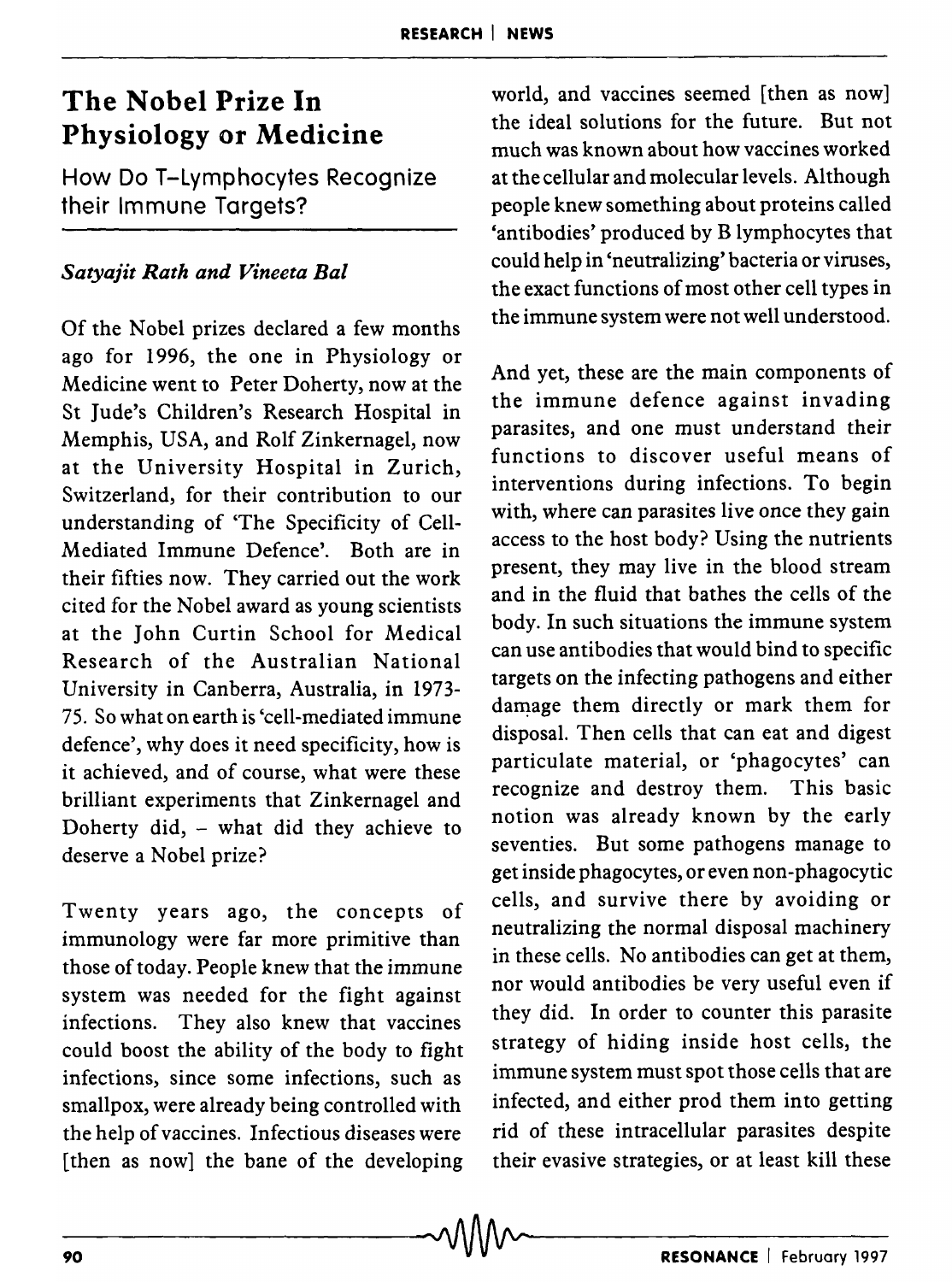infected cells before the invaders mature and proceed to infect another cell. With such drastic surgery as in the latter instance, the invasion would be nipped in the bud. The problem is, if the infection is lurking inside intact host cells, how do immune cells dealing with this problem ever recognize its presence?

In the early seventies, based on genetic experiments, there was an idea floating around that T lymphocytes handled such situations but nobody had any notion of how they recognized an infected cell from the outside. The one thing known about them was that they could kill target cells. But that was based on their ability to kill cells bearing a different set of MHC (Major Histocompatibility Complex) proteins than themselves. These MHC proteins are highly variable in most natural populations; therefore one person's T cells could recognize another person's cells as different and kill them. This could also be demonstrated in inbred mouse strains that had by then been in use for many years. T cells from one mouse strain could kill target cells from an 'MHCdisparate' strain. But this is not a natural situation. Ordinarily, one individual's T cells hardly ever come into contact with another individual's cells. Besides the inbred mouse experiment has nothing to do with infection, although it is of much relevance to transplantation. So what did T cells recognize in real life? The first, and astonishingly comprehensive, set of clues came from Zinkernagel and Doherty's work. They had both been trained in medicine, Doherty in veterinary and Zinkernagel in human medicine; and both were interested in how

the body deals with those ultimate intracellular parasites - the viruses. So, when Zinkernagel came to Canberra where Doherty was already working, the two together began to investigate what T cells did to virus-infected targets. They used inbred mouse strains and a virus called lymphocytic choriomeningitis virus or LCMV that can infect mice. The experiments they reported in two papers in *Nature* in 1974 are elegant, simple and need no knowledge of the properties of the virus itself. In essence, they took inbred mice with one set of MHC proteins or one MHC 'type', infected them with non-lethal doses of LCMV, took out their T cells and put them together with either normal or LCMVinfected cells of the same mouse strain. The normal cells did not die, but the virus-infected cells did. Clearly, T cells could indeed kill virus-infected cells, and 'cell-mediated immune defence' was occurring. But what were they recognizing? If cells from the same mouse strain were infected with another virus, and used as target cells, for these T lymphocytes, they did not die. Therefore killing by LCMV -specific T cells needed some component on the surface of infected cells that only LCMV could provide, and the 'cellmediated immune defence' was 'specific' *(Figure 1).* In other words, a specific 'foreign' component was needed by the T cell recognition molecule, or receptor. However, when Zinkernagel and Doherty infected cells from a mouse strain of a different MHC type than the first one with LCMV, the anti-LCMV T cells could not kill them. This clearly showed that these anti-LCMV T cells from the original mouse have to 'see'  $\sim$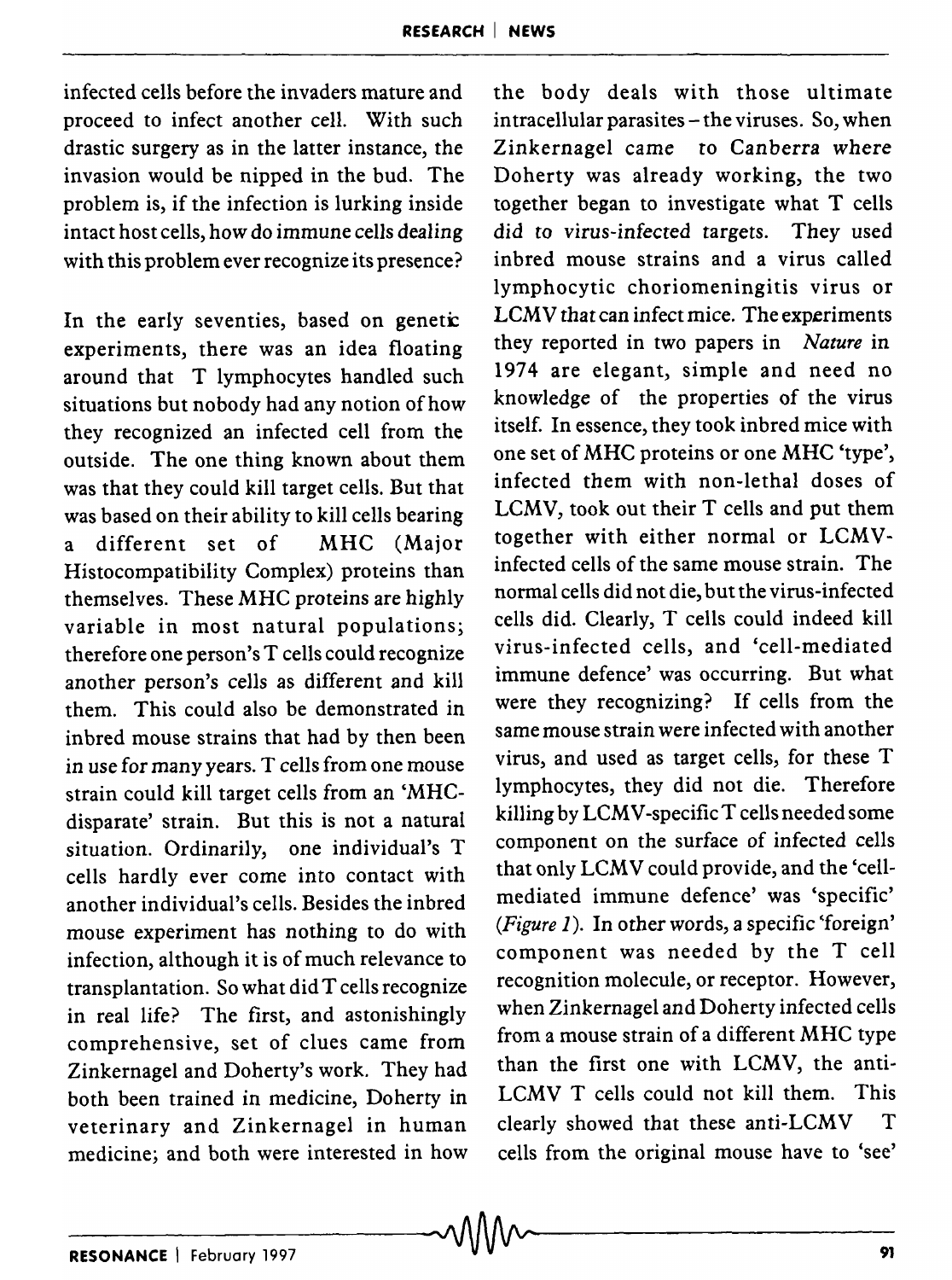

Figure 1 LCMV-specific T cells can recognise only LCMB-infected cells from the same MHC background.

both the LCMV as well as MHC before they can kill, and further, that they can only recognize the 'right' MHC, meaning their own kind. At last we saw what the T cells need for recognition. They see both the target parasite and MHC before recognition is effective, and the MHC has to be of their own type.

Explosively, in the span of a few short years, the complexity was solved. It made sense for T cells to recognize, or rather, to be 'restricted' by, their own MHC, since otherwise they would be useless to the body. This process of 'positive selection' of the developing T cells in the thymus has been the focus of intense interest and work over the past decade. Doherty and Zinkernagel proposed two models to explain the recognition rules they observed. Either T cells had two separate receptor molecules for the virus and the MHC, or they recognized MHC that had been modified in some fashion by the virus.

However, having separate receptors would open up the possibility of killing neighbouring, normal cells simply because the MHC receptor was engaged by an MHC molecule on that cell rather than on the infected cell itself, and time has shown that the 'single receptor' theory is correct. T cells do not see the whole parasite but they see chewed-up bits of it bound to MHC molecules. This concept led to an entirely new area of how digested bits or peptides are generated from various microbes and how they tie onto MHC molecules. The seeming paradox that even antibody production was based on a helping hand from T cells was also explained by the fact that B cells 'presented' antigens they recognized to T cells as fragments bound to MHC, and thereby invited T cell help for their own maturation. Zinkernagel and Doherty'S work also enabled identification of the T cell receptor by providing a detection system for it. It is a fitting coincidence that their Nobel prize